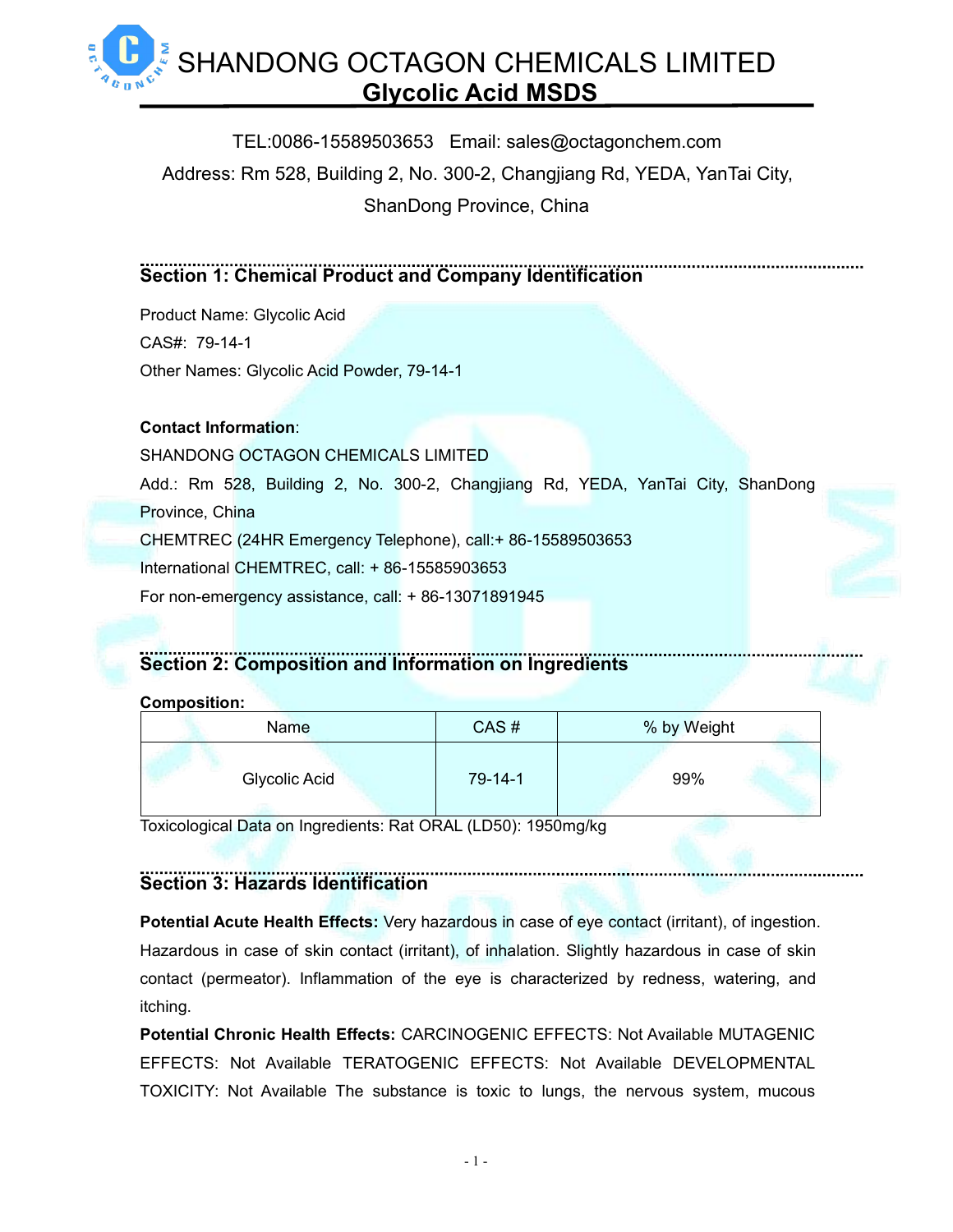membranes. Repeated or prolonged exposure to the substance can produce target organs damage.

### **Section 4: First Aid Measures**

**Eye Contact:** Check for and remove any contact lenses. In case of contact, immediately flush eyes with plenty of water for at least 15 minutes. Cold water may be used. WARM water MUST be used. Get medical attention immediately.

**Skin Contact:** In case of contact, immediately flush skin with plenty of water. Cover the irritated skin with an emollient. Remove contaminated clothing and shoes. Wash clothing before reuse. Thoroughly clean shoes before reuse. Get medical attention.

**Serious Skin Contact:** Wash with a disinfectant soap and cover the contaminated skin with an anti-bacterial cream. Seek immediate medical attention.

**Inhalation:** If inhaled, remove to fresh air. If not breathing, give artificial respiration. If breathing is difficult, give oxygen. Get medical attention.

### **Serious Inhalation:** Not Available

**Ingestion:** Do NOT induce vomiting unless directed to do so by medical personnel. Never give anything by mouth to an unconscious person. If large quantities of this material are swallowed, call a physician immediately. Loosen tight clothing such as a collar, tie, belt or waistband.

**Serious Ingestion:** Not Available

# **Section 5: Fire and Explosion Data**

**Flammability of the Product:** Non flammable. **Auto-Ignition Temperature:** Not Available

**Flash Points:** 128.7℃

**Flammable Limits:** Not available.

**Products of Combustion:** These products are carbon oxides (CO, CO2), nitrogen oxides (NO, NO2...), sulfur oxides (SO2, SO3...).

**Fire Hazards in Presence of Various Substances:** Not Available

### **Explosion Hazards in Presence of Various Substances:**

Risks of explosion of the product in presence of mechanical impact: Not Available

Risks of explosion of the product in presence of static discharge: Not Available

**Fire Fighting Media and Instructions:** SMALL FIRE: Use DRY chemical powder. LARGE FIRE: Use water spray, fog or foam. Do not use water jet.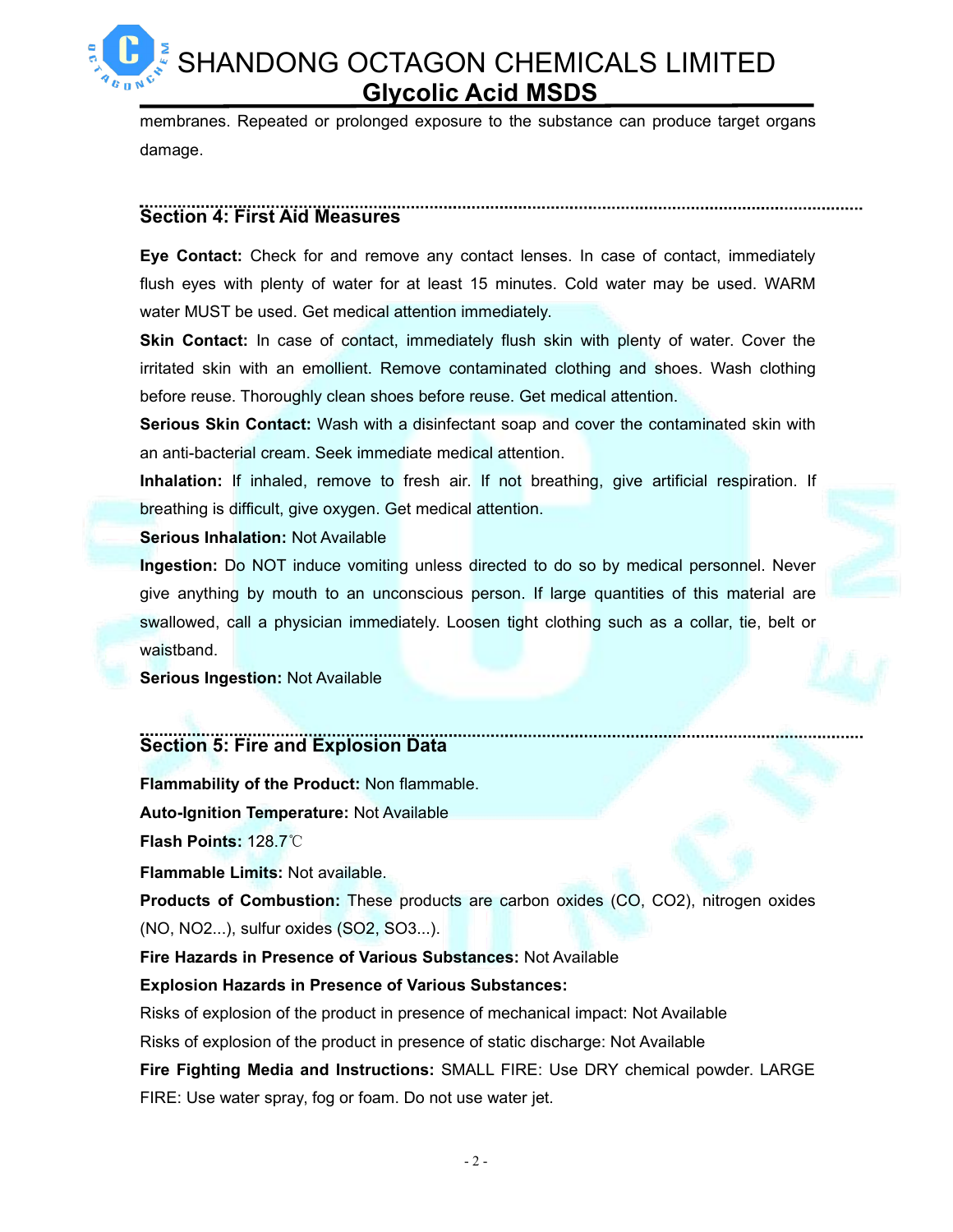**Special Remarks on Fire Hazards:** Not Available **Special Remarks on Explosion Hazards: Not Available** 

### **Section 6: Accidental Release Measures**

**Small Spill:** Use appropriate tools to put the spilled solid in a convenient waste disposal container. Finish cleaning by spreading water on the contaminated surface and dispose of according to local and regional authority requirements.

**Large Spill**: Use a shovel to put the material into a convenient waste disposal container. Finish cleaning by spreading water on the contaminated surface and allow to evacuate through the sanitary system.

# **Section 7: Handling and Storage**

### **Precautions:**

Keep away from heat. Keep away from sources of ignition. Empty containers pose a fire risk, evaporate the residue under a fume hood. Ground all equipment containing material. Do not ingest. Do not breathe dust. In case of insufficient ventilation, wear suitable respiratory equipment. If ingested, seek medical advice immediately and show the container or the label. Avoid contact with skin and eyes.

**Storage:** Keep container tightly closed. Keep container in a cool, well-ventilated area.

# **Section 8: Exposure Controls/Personal Protection**

**Engineering Controls:**Use process enclosures, local exhaust ventilation, or other engineering controls to keep airborne levels below recommended exposure limits. If user operations generate dust, fume or mist, use ventilation to keep exposure to airborne contaminants below the exposure limit.

**Personal Protection:** Splash goggles. Lab coat. Dust respirator. Be sure to use an approved/certified respirator or equivalent. Gloves.

**Personal Protection in Case of a Large Spill:** Splash goggles. Full suit. Dust respirator. Boots. Gloves. A self contained breathing apparatus should be used to avoid inhalation of the product. Suggested protective clothing might not be sufficient; consult a specialist BEFORE handling this product.

**Exposure Limits:** Not Available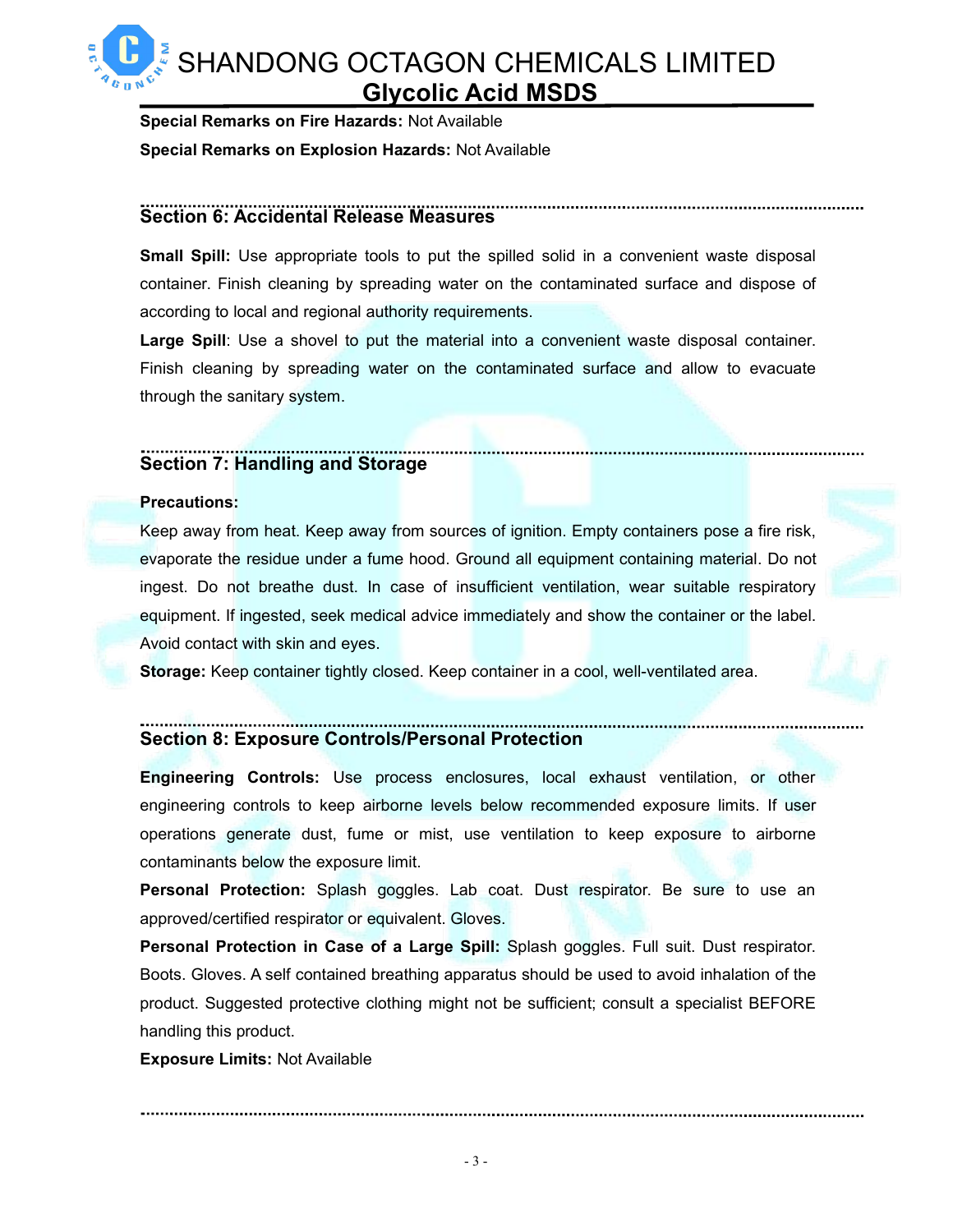### **Section 9: Physical and Chemical Properties**

**Physical state and appearance:** White powder **Molecular Weight:** 76.05 g/mol **Color**: White **Boiling Point:** 265.6℃ **Melting Point:** 78~79℃ **Solubility:** Glycolic Acid powder is very soluble in water, alcohol, chloroform or acetone.

### **Section 10: Stability and Reactivity Data**

**Stability:** The product is stable. **Instability Temperature:** Not Available **Conditions of Instability:** Not Available **Incompatibility with various substances:** Not Available **Corrosivity:** Non-corrosive in presence of glass. **Special Remarks on Reactivity:** Not Available **Special Remarks on Corrosivity:** Not Available **Polymerization:** Will not occur.

# **Section 11: Toxicological Information**

**Routes of Entry:** Eye contact. Inhalation. Ingestion. **Toxicity to Animals:** Acute oral toxicity (Rat Oral LD50):1950mg/kg **Chronic Effects on Humans:** Causes damage to the following organs: lungs, the nervous system, mucous membranes. **Other Toxic Effects on Humans:** Very hazardous in case of Ingestion. Hazardous in case

of of inhalation. Slightly hazardous in case of skin contact.

**Special Remarks on Toxicity to Animals: Not Available** 

**Special Remarks on Chronic Effects on Humans:** Not Available

**Special Remarks on other Toxic Effects on Humans:** Not Available

### **Section 12: Ecological Information**

**Eco-toxicity:** Not Available

**BOD5 and COD:** Not Available

**Products of Bio-degradation:** Possibly hazardous short term degradation products are not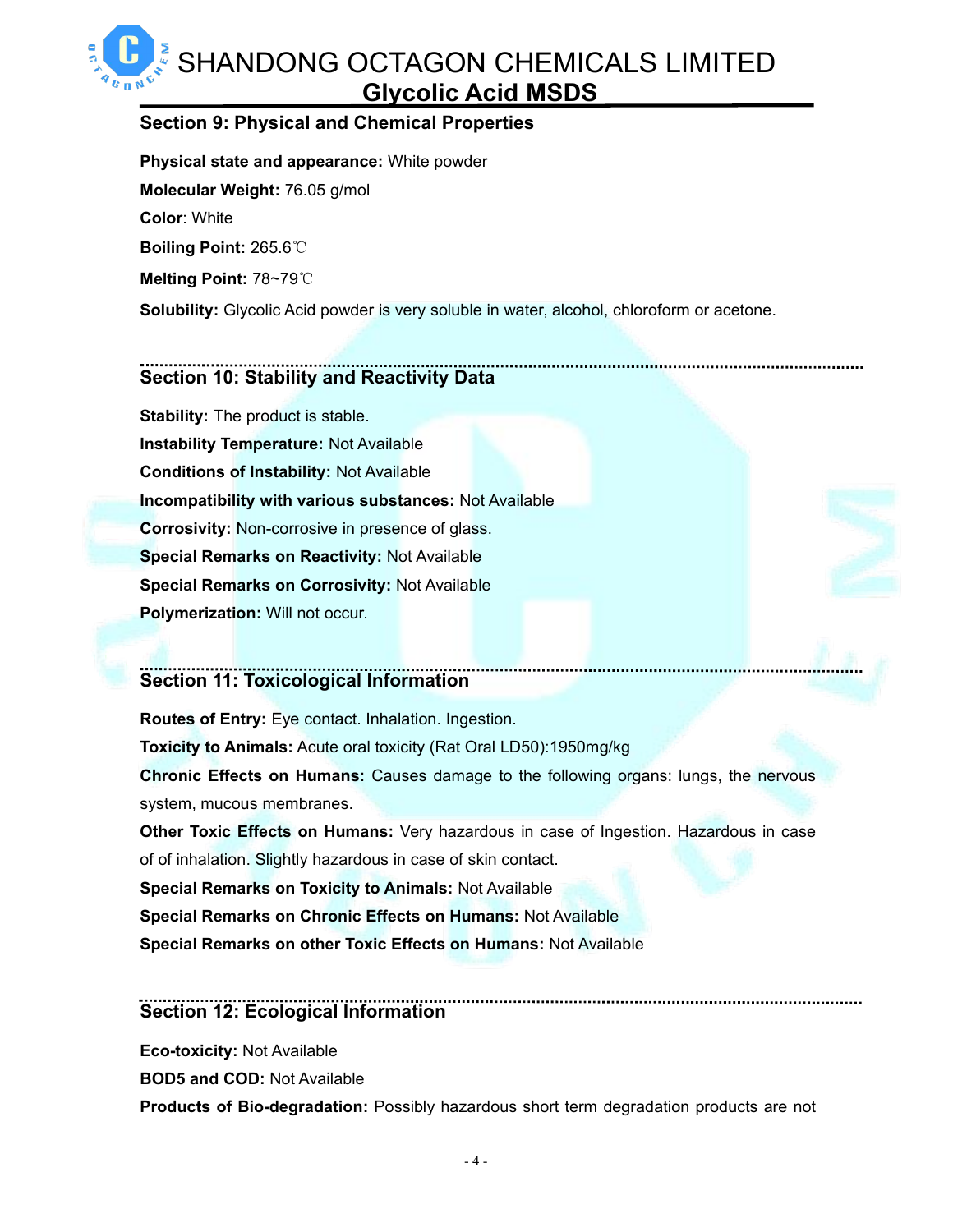likely. However, long term degradation products may arise.

**Toxicity of the Products of Bio-degradation:** Not Available.

**Special Remarks on the Products of Biodegradation:** The substance is possibly harmful for the aquatic environment.

### **Section 13: Disposal Considerations**

**Waste Disposal:** Dispose of any cleanup materials and waste residue according to applicable laws or regulations.

#### ........................ **Section 14: Transport Information**

**DOT Classification**: Not a DOT controlled material (United States). **Identification:** Not available.

**Special Provisions for Transport:** Not available.

### **Section 15: Other Regulatory Information**

**SARA 302 Components:** No chemicals in this material are subject to the reporting requirements of SARA Title III,Section 302.

**SARA 313 Components:** This material does not contain any chemical components with known CAS numbers that exceed the threshold (De Minimis) reporting levels established by SARA Title III, Section 313.

**SARA 311/312 Hazards:** Acute Health Hazard

**Massachusetts Right To Know Components:** No components are subject to the Massachusetts Right to Know Act.

### **Pennsylvania Right To Know Components**

Glycolic Acid, CAS-No.79-14-1

**California Prop. 65 Components:** This product does not contain any chemicals known to State of California to cause cancer, birth defects, or any other reproductive harm.

### **Section 16: Other Information**

**References:** Not Available

**Other Special Considerations:** Not Available

**Disclaimer:**